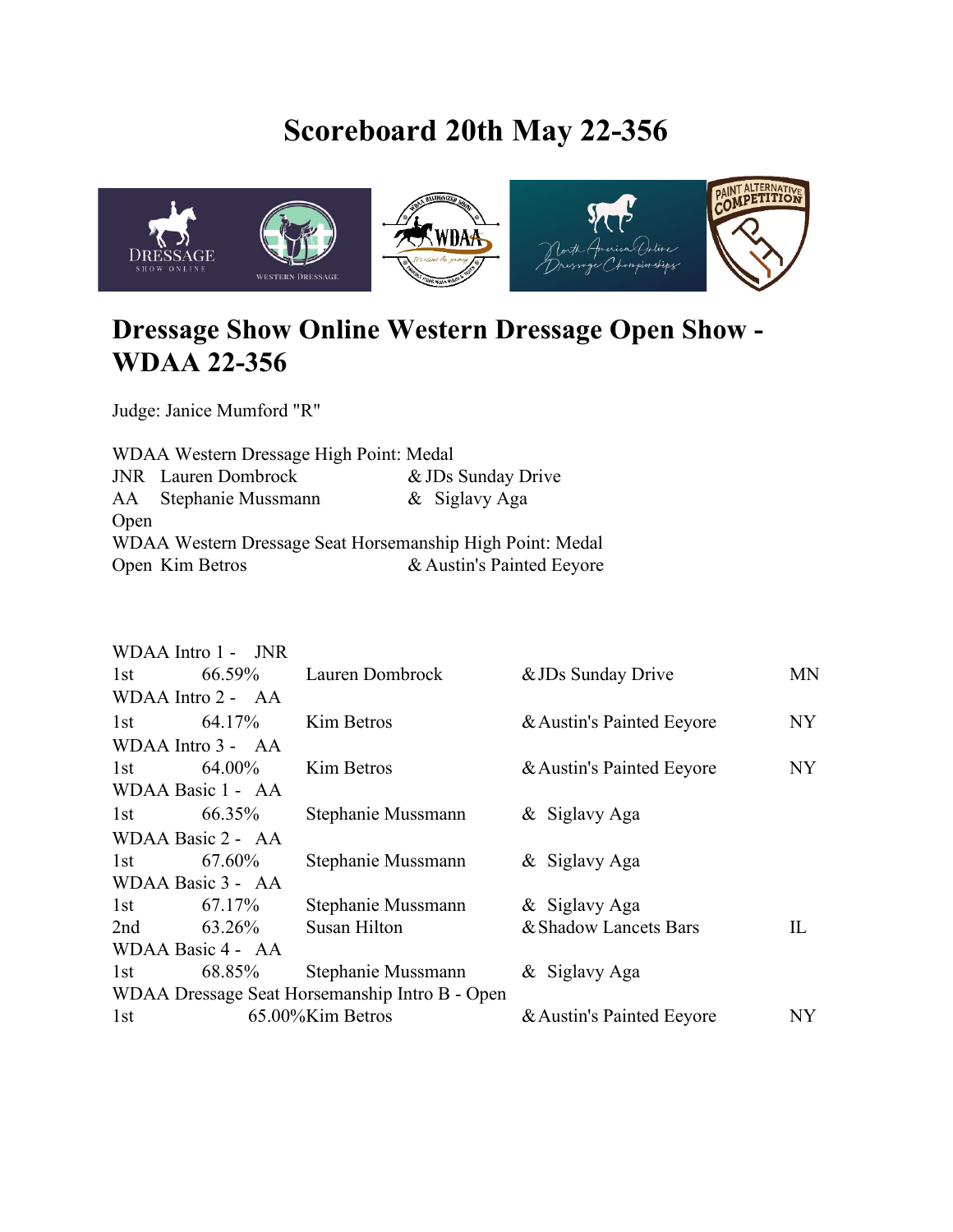

## **Dressage Show Online Classic Dressage Open Show**

Judge: Marie Maloney - USDF Graduate with Distinction

| USDF Classic Dressage High Point - Medal        |                            |   |                         |  |  |
|-------------------------------------------------|----------------------------|---|-------------------------|--|--|
| JNR                                             | Norah Jones                | & | Heath                   |  |  |
|                                                 | AA Dawn Butler             | & | <b>Unexpected Crush</b> |  |  |
| <b>OPEN</b>                                     | Sage Lau                   |   | & Wildorado's Aria      |  |  |
| DSO Dressage Seat Equitation High Point - Medal |                            |   |                         |  |  |
|                                                 | <b>OPEN</b> Lauren Leary   |   | & Tweet Me              |  |  |
| DSO Musical Freestyle High Point - Medal        |                            |   |                         |  |  |
|                                                 | <b>OPEN</b> Teresa Runions |   | Houdini                 |  |  |

|                       | USDF Intro A - AA     |                      |   |                       |           |
|-----------------------|-----------------------|----------------------|---|-----------------------|-----------|
| 1st                   | 68.13%                | Lauren Leary         |   | & Tweet Me            | <b>CT</b> |
| 2nd                   | 66.25%                | Roxanne Ellingsworth | & | Witt's Way            | TX        |
| 3rd                   | 60.63%                | Sage Lau             |   | & Wildorado's Saunto  | CO        |
|                       | USDF Intro $A -$ Open |                      |   |                       |           |
| 1st                   | 64.69%                | Sage Lau             |   | & Wildorado's Aria    | $\rm CO$  |
|                       | USDF Intro B - AA     |                      |   |                       |           |
| 1st                   | 68.44%                | Dawn Butler          |   | & Unexpected Crush    | MI        |
| 2nd                   | 65.94%                | Dawn Butler          | & | Mulligan on the First | MI        |
| 3rd                   | 65.31%                | Roxanne Ellingsworth | & | Witt's Way            | TX        |
| 4th                   | 59.06%                | Sage Lau             |   | & Wildorado's Saunto  | CO        |
| USDF Intro $B -$ Open |                       |                      |   |                       |           |
| 1st                   | 66.88%                | Sage Lau             |   | & Wildorado's Aria    | CO        |
| 2nd                   | 61.56%                | <b>Susan Conners</b> |   | & Adios Blue Bonanza  |           |
| USDF Intro $C -$ Open |                       |                      |   |                       |           |
| 1st                   | 64.00%                | Sage Lau             |   | & Wildorado's Aria    | $\rm CO$  |
|                       | USDF Training 1 -     | AA                   |   |                       |           |
| 1st                   | 66.73%                | Regina Hatchell      |   | & Without Fear        | FL        |
|                       | USDF Training 2 - AA  |                      |   |                       |           |
| 1st                   | 66.21%                | Regina Hatchell      |   | & Without Fear        | FL        |
|                       | USDF Training 3 -     | <b>JNR</b>           |   |                       |           |
| 1st                   | 60.69%                | Norah Jones          |   | & Heath               |           |